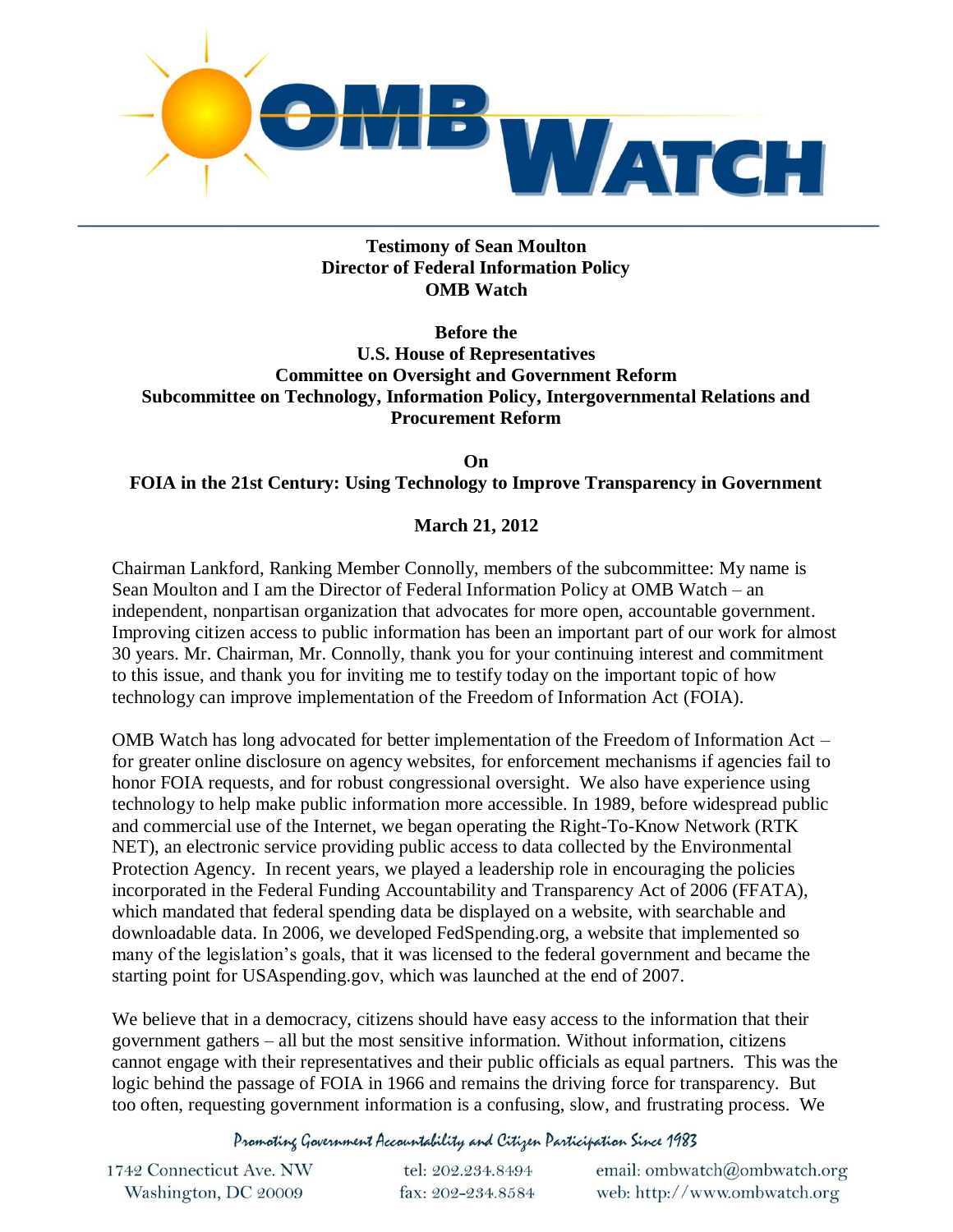believe technology can and should streamline and speed up citizen requests for public information and expand proactive disclosure.

# **1. The Goals of FOIA Implementation**

OMB Watch has long been advocating for more investments in FOIA technology and improved processing systems. The passage of the Electronic FOIA Amendments in  $1996<sup>1</sup>$  was a major step in laying out that technology should be used to improve the FOIA process. While the last three administrations tried to implement these requirements, the open government community has been disappointed by the results.

In 2007-2008, OMB Watch convened more than 100 leaders and experts from the open government community and developed numerous recommendations on how to improve government openness. Several recommendations focused on using technology to improve FOIA processing. Our recommendations today build on and expand those recommendations.

We recommend the development of a robust E-FOIA system that would allow the public to submit and track requests at a centralized site and to receive responses electronically. Such a system would:

- Allow the public to submit electronic requests either by e-mail or through an agency website (This would require posting an e-mail address on each agency website and in each agency's FOIA regulations, as well as establishing a web form for FOIA requests);
- Include an easy-to-understand explanation of how to submit a FOIA request, how the agency will process the request, and the individual's rights and responsibilities under the agency's FOIA procedures (Agencies should also include links to more detailed information, such as the agency's FOIA regulations, the Office of Government Information Services (OGIS) website, and FOIA.gov);
- Ensure that FOIA requesters can communicate easily with the agency by widely publicizing the contact information, including telephone and e-mail address, of the FOIA office;
- Establish an online service to allow FOIA requesters to automatically check the status of their request or appeal by entering the tracking number on a website;
- Establish categories of the records that can be proactively posted online regularly; and
- Post online, in a searchable system, all significant documents released under any FOIA request – without waiting for a second FOIA request.

# **2. Progress in Improving FOIA Implementation**

Over the years, there have many efforts to improve the functioning of FOIA. For instance:

• President George W. Bush issued Executive Order 13392 in December 2005 to help improve the processing of FOIA requests. The order required agencies to conduct internal assessments of FOIA service problems and develop workplans to make

<sup>&</sup>lt;sup>1</sup> P.L. 104-231.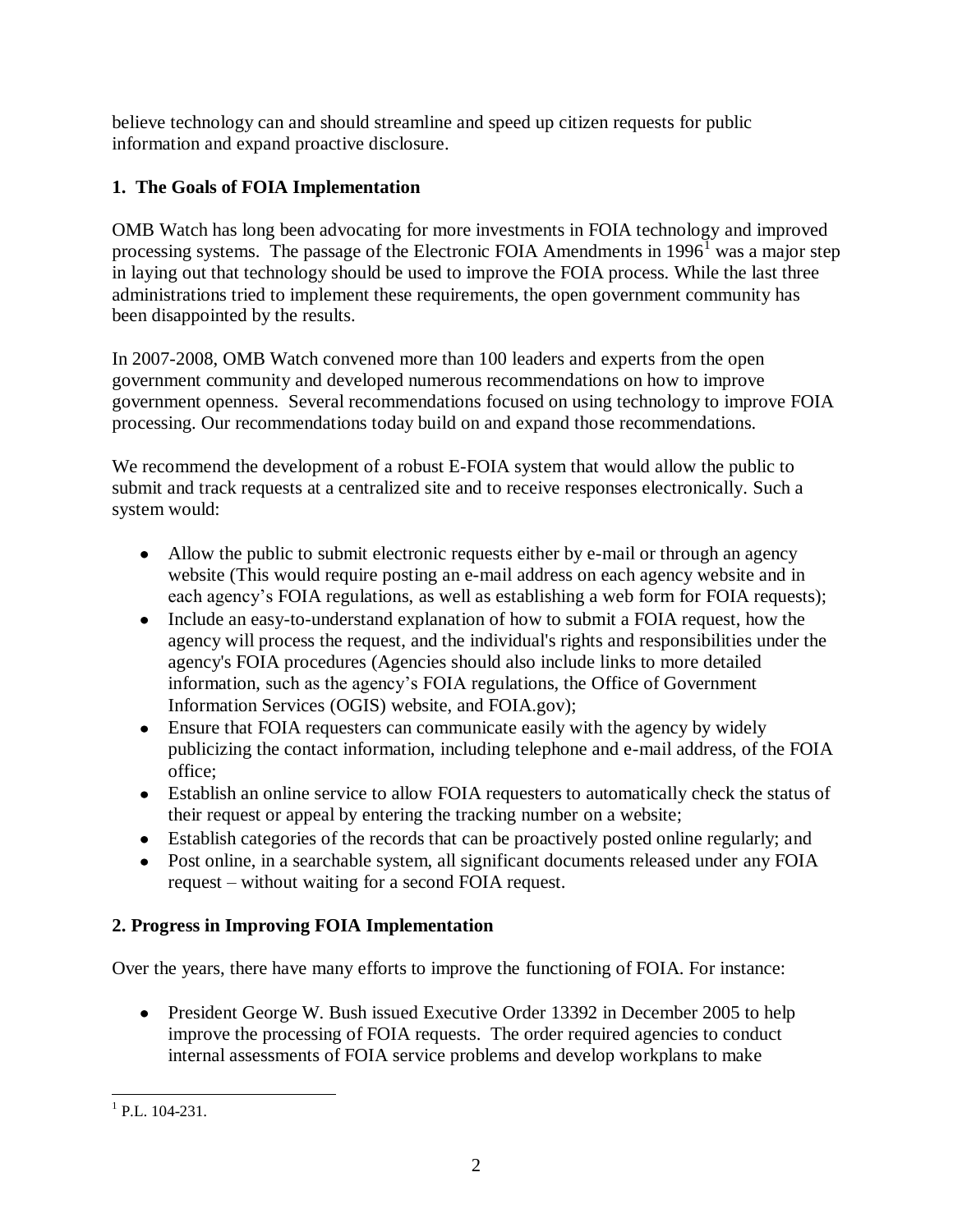improvements. It established new positions within the agencies, such as FOIA Request Service Centers and Public Liaison officials, to work with requestors. The order seemed to deliver some results: the number of requests awaiting processing reached its peak in 2006. Backlogs then shrank each year in 2007, 2008, and 2009.

- The OPEN Government Act of  $2007<sup>2</sup>$  required agencies to create a FOIA tracking system  $\bullet$ that allows requestors to monitor the progress of requests on the Internet or by telephone. In addition, the law created the Office of Government Information Services (OGIS) within the National Archives and Records Administration to serve as an ombudsman for the FOIA system. The law also penalizes agencies that fail to respond to FOIA requests within the required 20 days by barring them from collecting search and duplication fees. Moreover, the law required agencies to clearly state the amount of information deleted in its redactions and the exemption invoked for making each individual redaction.
- The OPEN FOIA Act of  $2009<sup>3</sup>$  increased the transparency of proposed new exemptions to FOIA.

We were pleased that President Obama's January 2009 FOIA memo, the attorney general's March 2009 FOIA memo, and the Open Government Directive of December 2009 all instructed agencies to proactively disseminate information online to reduce the necessity of filing FOIA requests.

Some agencies' Open Government Plans, which were required under the Open Government Directive, included developing, improving, or maintaining the agency's FOIA tracking system. However, progress across executive agencies in implementing these plans has been lurching and uneven.

In Nov. 2010 OGIS issued a best FOIA practices document<sup>4</sup> that is periodically updated. The list of practices include recommendations that agencies "develop an online or e-mail system for filing FOIA requests" and "establish [an] online procedure for tracking appeal status." Some agencies have made progress in establishing such systems. For example, the Treasury Department launched an online request form in April 2011. However, few have any online tracking system in place.

In addition, OGIS specifically encourages agencies to "post online significant documents that have been released under FOIA without waiting for a second FOIA request." Some agencies frequently post requested documents online. For instance, the Department of Energy posted all of its responses to FOIA requests from January to May 2009. Other agencies reported using past FOIA requests as the means to identify their high-value datasets to be posted on Data.gov. In addition, the Federal Communications Commission's National Broadband Plan, released in March 2010, recommended that agencies post online all responses to FOIA requests.

There are also some agencies that post logs of FOIA requests. For instance, predating the Obama administration, some parts of the Department of Defense (DOD) have posted their FOIA logs on an annual basis. DOD has subsequently added these FOIA logs as datasets on Data.gov. The

<sup>&</sup>lt;sup>2</sup> P.L. 110-175.

<sup>&</sup>lt;sup>3</sup> P.L. 111-83, Sec. 564.

<sup>&</sup>lt;sup>4</sup> [https://ogis.archives.gov/Assets/Best+Practices+Chart+Agencies.pdf.](https://ogis.archives.gov/Assets/Best+Practices+Chart+Agencies.pdf)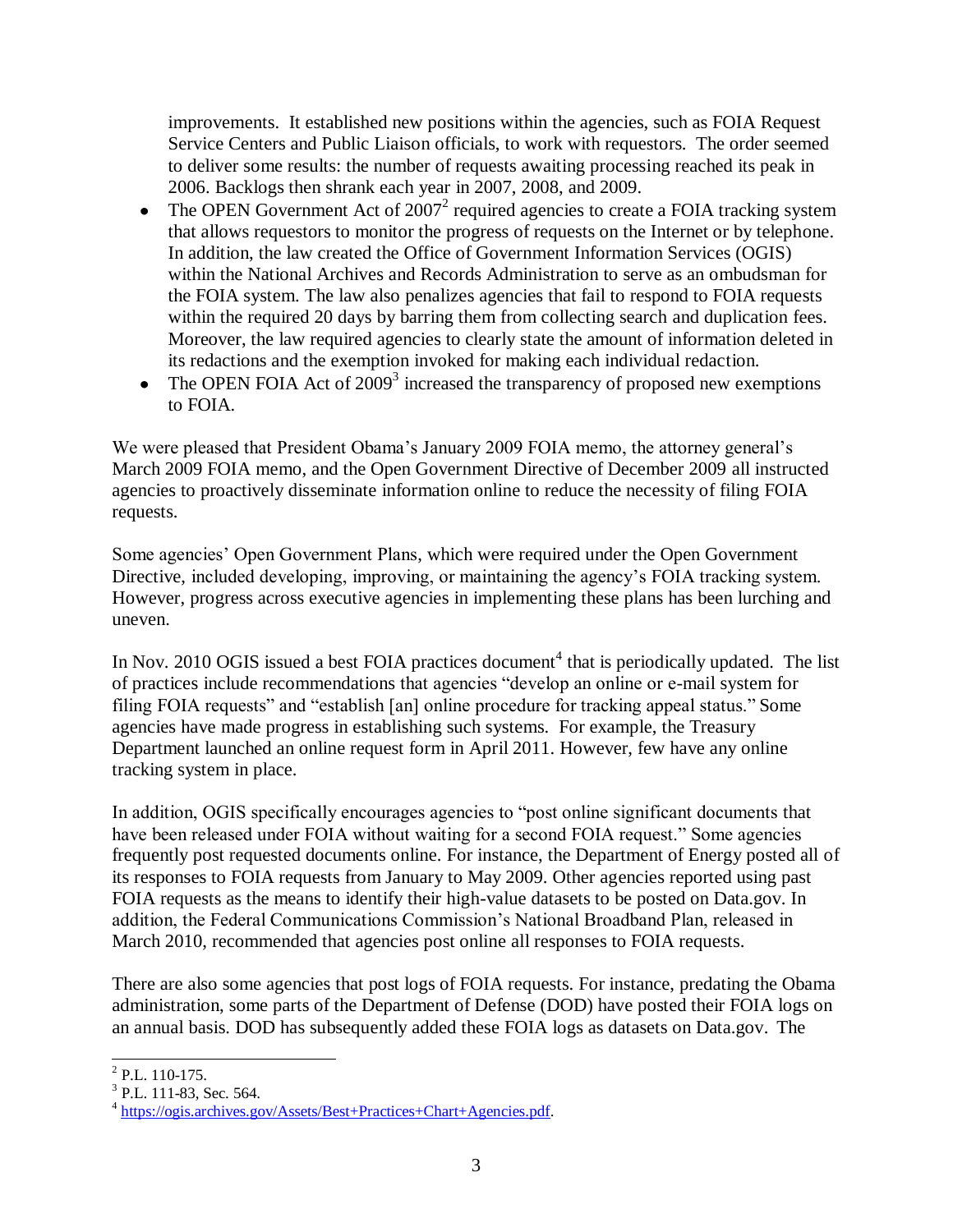Department of Homeland Security began posting its FOIA logs on a monthly basis during the Obama administration.

# **3. FOIA Performance: The Current Situation**

Currently, requesting and receiving information under FOIA is a highly particular process. Agencies responded to more than half a million requests last year, which presents plenty of opportunities to disagree with an agency decision or to criticize its customer service in a particular case. At a systemic level, there are three primary indicators that can be used to gauge the functioning of FOIA: processing, granting, and use of exemptions.

Earlier this month, OMB Watch updated our assessment and analyzed the fiscal year (FY) 2011 FOIA reports from 25 federal agencies, including most cabinet-level departments, and evaluated performance on processing requests, rates of requests granted, and the use of exemptions. OMB Watch reviewed the data from the latest FOIA reports along with similar data collected from FY 1998 to the present. This approach allows us to evaluate current performance in the context of historical performance.

# *Processing FOIA Requests*

In FY 2011, the Obama administration processed more FOIA requests than in either of the two previous years of the administration. The 25 agencies tracked in the analysis processed more than 473,000 FOIA requests, an increase of more than 25,000 over the number processed in 2010, and *the highest number of requests processed since 2005.* 

However, the number of requests received increased by almost 39,000, leaving 15,000 requests unprocessed at the end of the year. As a result, nearly one in five requests received in 2011 was not processed.

The Department of Homeland Security (DHS) is primarily responsible. In 2011, it received 36 percent of all FOIA requests. The number of FOIA requests DHS received rose to 175,656 in FY 2011 from 130,098 the previous year, an increase of 35 percent. Even though DHS increased the absolute number of requests it processed, the department was unable to keep up with the increased number of FOIA requests coming in.

The Obama administration placed a high priority on reducing backlogs of FOIA requests and in the Open Government Directive called on agencies with significant backlogs to reduce them by 10 percent per year.<sup>5</sup> Fourteen of the 25 agencies examined had fewer than 1,000 FOIA requests awaiting processing at the end of FY 2010. Of the 11 agencies with more than 1,000 requests backlogged in FY 2010, five have reduced the number of unprocessed requests by more than 10 percent from the previous years (the State Department, Environmental Protection Agency, Department of Agriculture, Department of Defense, and Department of the Interior). The State Department slashed its backlog by almost 60 percent in one year, dropping from just over 21,000 requests pending in FY 2010 to around 8,700 unprocessed requests in FY 2011. Two more

 <sup>5</sup> Peter R. Orszag, "Open Government Directive," Office of Management and Budget, Dec. 8, 2009, [http://www.whitehouse.gov/sites/default/files/omb/assets/memoranda\\_2010/m10-06.pdf.](http://www.whitehouse.gov/sites/default/files/omb/assets/memoranda_2010/m10-06.pdf)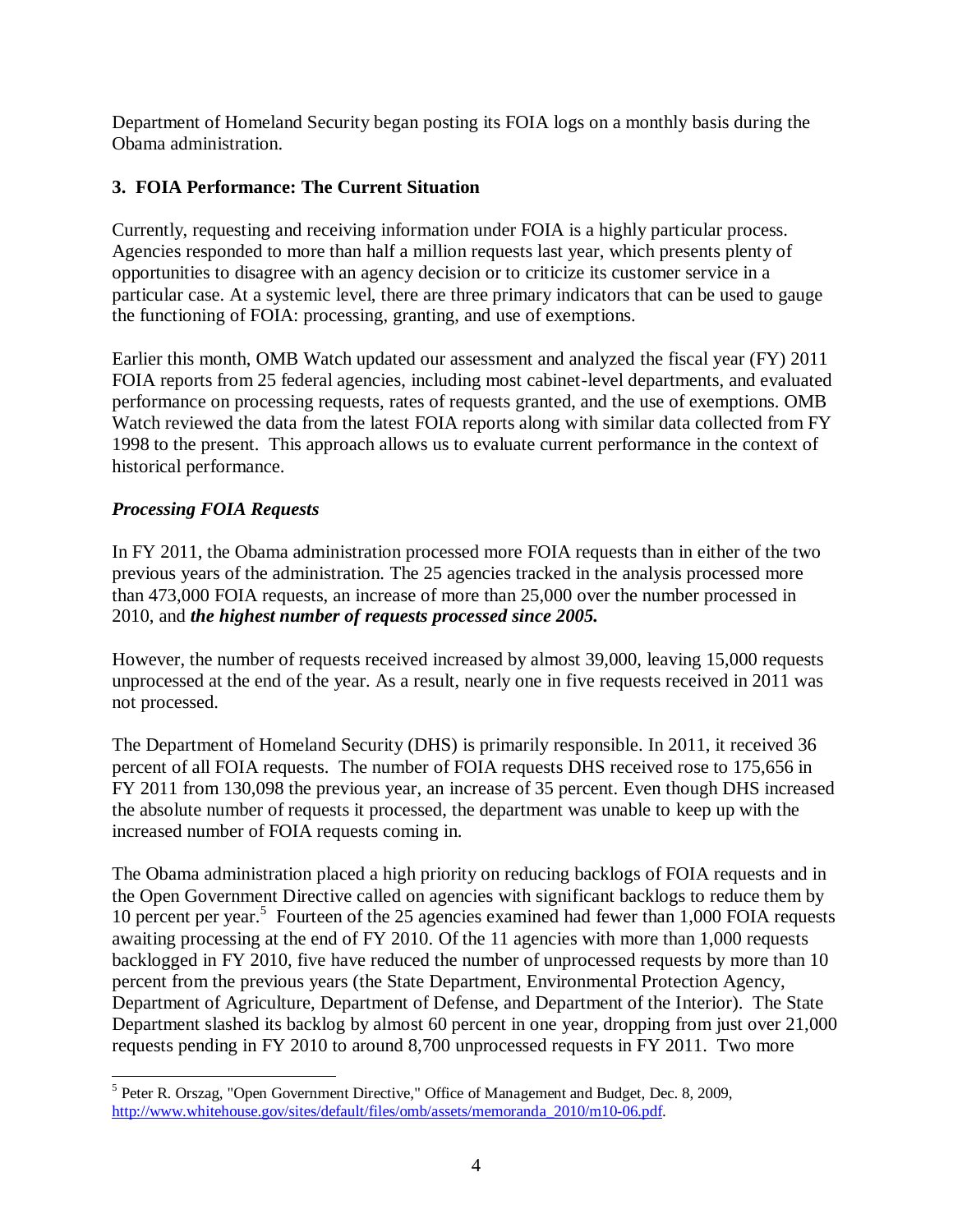agencies reduced their backlogs but by less than 10 percent – the Department of Justice and Department of Transportation. In the remaining four agencies with more than 1,000 unprocessed requests in 2010, the backlog rose in 2011 – the Department of Homeland Security (35 percent), the Department of the Treasury (eight percent), the National Archives and Records Administration (13 percent), and the Equal Employment Opportunity Commission (16 percent).

# *Granting FOIA Requests*

Not all requests for information are actually granted. In terms of granting public information to those requesting it, the Obama administration's combined average (95 percent) is higher than the average of the Clinton administration (89 percent) and the Bush administration (93 percent). Our analysis excluded requests that have been denied for reasons other than exemptions, such as information requested from the wrong agency or requests for which no records were found. Thus, if a FOIA request is processed, the Obama administration is very likely to fulfill at least part of that request. However, the Obama administration is more likely to only partially grant the requested information (i.e., some portion of requested records are withheld) than the previous two administrations: the Obama administration partially granted information in 50 percent of FOIA requests, compared to 30 percent for the Bush administration and 17 percent for the Clinton administration.

# *Use of Exemptions*

Under FOIA, there are nine reasons why agencies can deny a request. In FY 2011, total use of exemptions dropped by seven percent. The changes in the use of particular exemptions, however, tell a more complicated story. Although the exemptions are specified by law, agencies must use their judgment in whether to apply an exemption.

Two are seen as particularly open to discretion: exemption 2 (the interagency rule) and exemption 5 (the interagency memo). Under these exemptions, the agency claims that giving up information would "harm government functioning" but admits the information poses no risk to the safety or rights of American citizens. In FY 2011, the use of these exemptions dropped dramatically. Part of this was due to the March 2011 U.S. Supreme Court ruling in *Milner v. Navy*, which restricted the government's ability to invoke the interagency rule exemption.<sup>6</sup> As a result, use of this exemption fell by 63 percent. However, the decrease also appears to be the result of a deliberate policy change by the Obama administration. (The Bush Justice Department encouraged agencies to invoke these exemptions, $\alpha$  and their use ballooned.)

The "statutory" exemption was the fastest growing reason to deny information; its use increased by 64 percent, reaching the highest numbers on record. The bulk of this increase is due to a surge in usage at the State Department (for information relating to visa applications), as well as at the Equal Employment Opportunity Commission (for information relating to unlawful employment practices under the Americans with Disabilities Act).

 <sup>6</sup> *Milner v. Navy*, 131 S.Ct. 1259 (2011)[, http://www.supremecourt.gov/opinions/10pdf/09-1163.pdf.](http://www.supremecourt.gov/opinions/10pdf/09-1163.pdf)

<sup>7</sup> U.S. Department of Justice Office of Information Policy, "New Attorney General FOIA Memorandum Issued," FOIA Post, Oct. 15, 2001, [http://www.justice.gov/archive/oip/foiapost/2001foiapost19.htm.](http://www.justice.gov/archive/oip/foiapost/2001foiapost19.htm)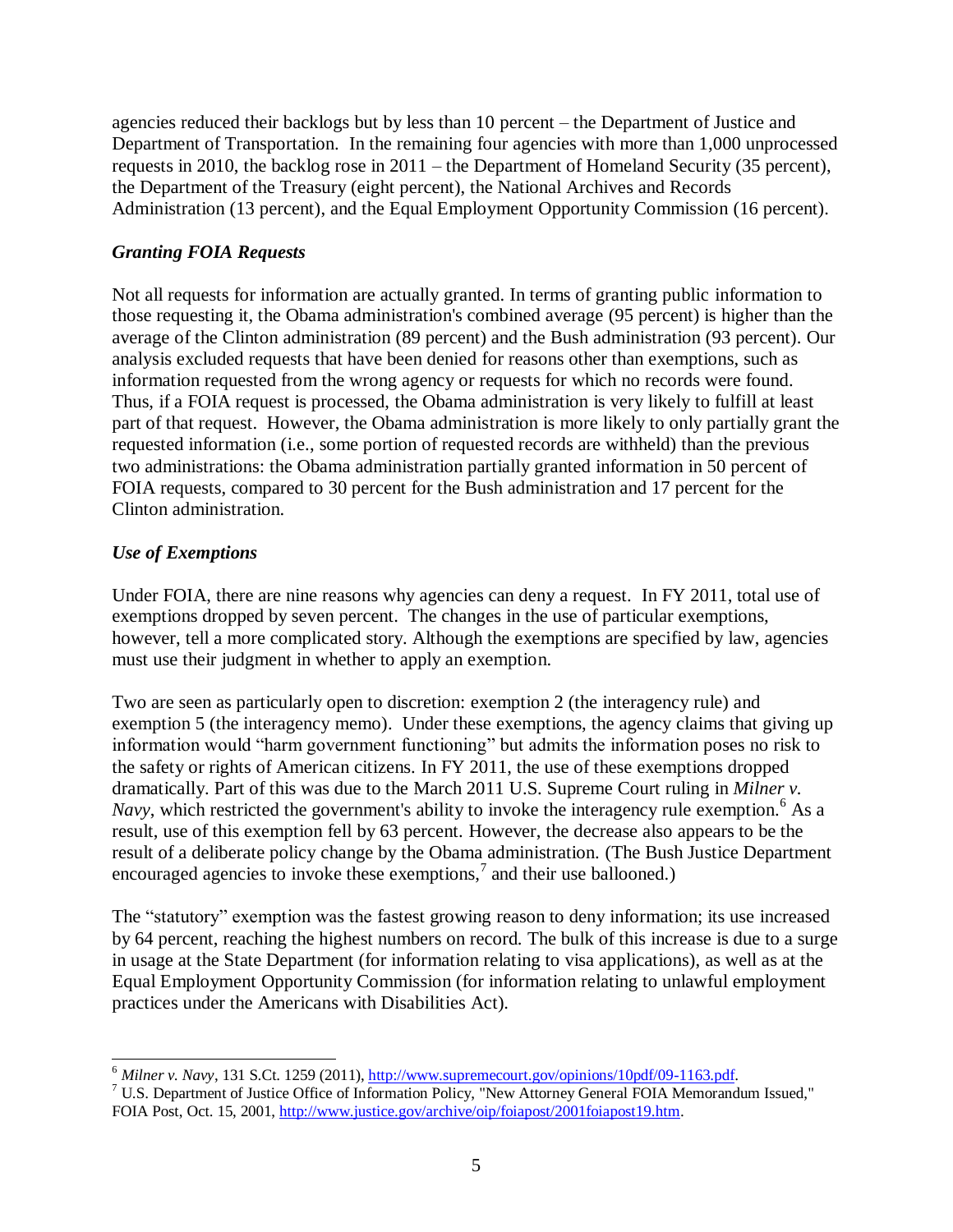Exemptions for personal privacy and law enforcement personal privacy remained near record highs. After growing throughout the Bush administration, their usage spiked in FY 2009 and dipped in FY 2010, but usage increased again in FY 2011. DHS is again the driving force behind the high use of privacy exemptions. It is unclear why privacy exemptions have grown so much over the years. It may be due to a significant change in the information being requested. However, some openness advocates are concerned that agencies may be stretching the scope of the exemptions to include records not previously considered to be covered by privacy laws.

OMB Watch believes that proper use of technology can significantly improve FOIA processing, bringing down backlogs, keep the level of granting requests high, and help establish consistent application of exemptions.

# **4. FOIA Portal: Spreading Innovation, Moving Toward a Centralized System**

A key effort to use technology to improve transparency is the FOIA portal project being led by the Environmental Protection Agency (EPA). Although the project is still in an early stage, it deserves Congress' support. The project would scale up innovative technologies, already in use at some agencies, in order to significantly improve transparency and efficiency.

The FOIA portal project hopes to provide a single interface through which the public could submit requests to any participating agency, eliminating the need to find contact information for multiple agencies. EPA is heading up the project, in partnership with the Commerce Department and the National Archives and Records Administration. Other agencies are also welcome to join the project. The partners hope to launch the initial system this fall.

When completed, several aspects of the project would improve customer service and increase efficiency. The system would automatically assign tracking numbers to requests, which the requester could use to instantly view the status of a request, obviating the need to wait for manual replies from agencies. Agencies could also generate e-mails to requesters through the system to seek clarifying information or send invoices for fees, reducing mail delays and postage costs.

In addition, the project would aid agencies in improving processing in order to increase compliance with FOIA's statutory time limits. When an agency identifies records responsive to a request, it could add them to the system, making them easier to retrieve if needed again later. Consultations and referrals to other agencies could occur within the system, reducing the need to send documents around. The current consultation and referral process is a frequent source of delays and dead-ends for FOIA requests, so improvements in timeliness here would be very welcome.

The project would also bolster proactive disclosure, a key goal for E-FOIA reform. Released documents would be uploaded to a public website, and the requester would be notified of their availability. This critical feature would improve transparency by making released documents fully available to the general public, rather than delivered only to the requester. Withheld documents would remain in the system, restricted from public access but quickly available for agency review in the event of an appeal.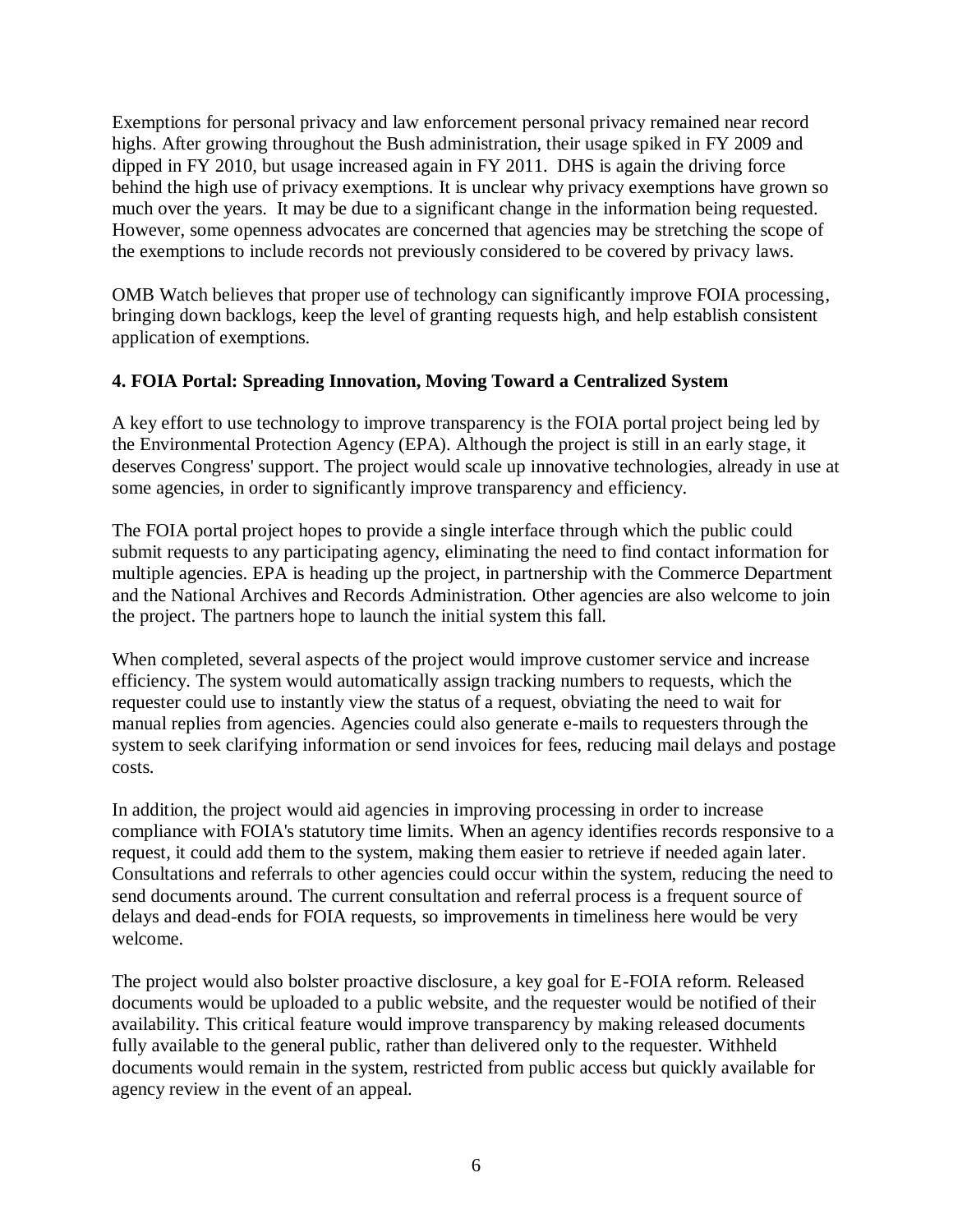The project partners estimate the cost to build the system at about \$1.3 million dollars, with an estimated annual operating cost of \$500,000 to \$750,000. To minimize development costs, the project will leverage the existing technological infrastructure of Regulations.gov, which already provides a common multi-agency interface to facilitate communication between agencies and the public. With full participation across the government, the agencies estimate the FOIA system would save a whopping \$200 million over five years from improved efficiencies. In other words, a first-year investment of \$1.3 million, followed by \$3 million over the next four years (a total of \$4.3 million over five years), could save the government an estimated \$40 million a year in FOIA processing costs.

Congress has an important role to play in ensuring that these improvements to transparency and efficiency are realized. The portal's full benefits will only be realized when all agencies participate, and Congress should make clear that it expects every agency to allow requesters to use the system to interact with them.

While EPA and the partners are busy developing the system's core, the next step is preparing agencies to adopt the technology. In a time of budget contraction, a key factor will be to ensure that agencies have the necessary funding to cover the switching costs of adopting the system, such as training staff to use the new technology. Although we expect significant savings to be quickly realized from the new system, it will require a modest upfront investment from the adopting agencies.

Congress could also play a helpful oversight role in ensuring that the system maintains high standards of usability for the public. As with all e-government investments, the lead partners should continue to develop the system after its initial release, iteratively adding improvements to provide the best service to the American people. Through engaged oversight, Congress can support the best functioning for the system.

The administration also has an important role in ensuring the project's success. For instance, once the system is fully operational, the administration should direct agencies to utilize the multi-agency portal, as the Office of Management and Budget (OMB) did in 2004 in a memo directing agencies to use Regulations.gov.<sup>8</sup>

# **5. Additional Ways to Use Technology to Maximize Government Disclosure**

In addition to the FOIA portal, several key reforms would strengthen the use of technology to improve transparency.

The Electronic Freedom of Information Act Amendments of 1996 (E-FOIA) was a key law for modernizing FOIA and increasing transparency. However, after 15 years of rapid technological progress, E-FOIA is showing its age. Updating E-FOIA for the  $21<sup>st</sup>$  century could pay large dividends in improving government transparency, accountability, and efficiency.

 <sup>8</sup> Karen S. Evans and John D. Graham, "Regulations.Gov," Office of Management and Budget, March 1, 2004, http://www.whitehouse.gov/sites/default/files/omb/assets/regulatory\_matters\_pdf/memo\_pmc\_egov.pdf.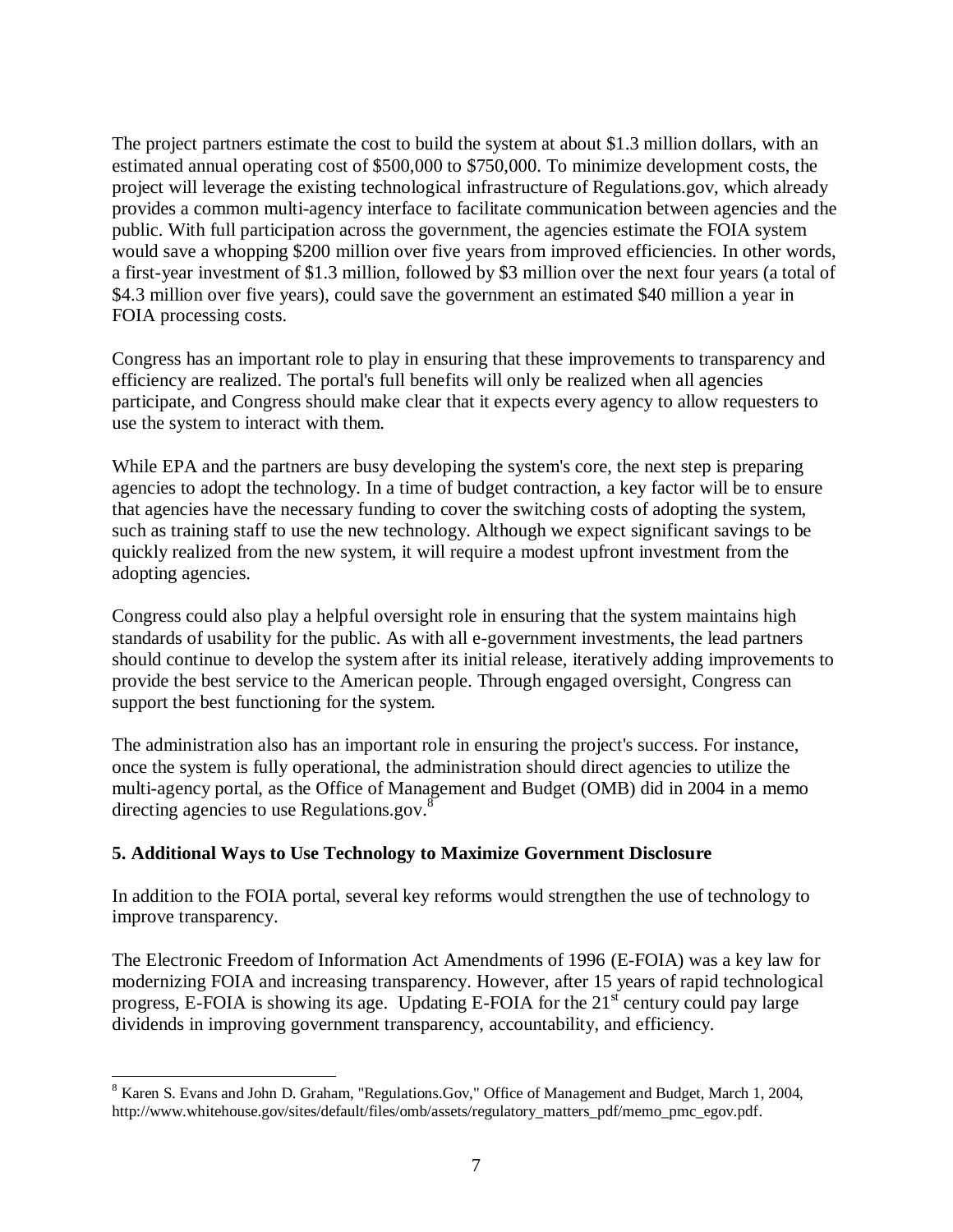Congress should strengthen the standard for publishing released FOIA documents online. Under E-FOIA, agencies must post released records that "the agency determines have become or are likely to become the subject of subsequent requests."<sup>9</sup> The current standard is vague and misses a key opportunity to expand online disclosure. Instead, agencies should be required to promptly publish *all* released documents, other than from requests made jointly under the Privacy Act.<sup>10</sup> Updating this standard would efficiently broaden public access to information.

In addition, Congress should expand the required types of information that all agencies must consistently post on their websites. Such requirements help reduce the number of FOIA requests by posting the information proactively. E-FOIA established some standards in this area,  $11$  but the categories of information need to be significantly expanded. The new list of categories should draw from the recommendations of the open government community's "transparency floor" and create a standard for transparency and accountability across agencies.  $12$  The information should shine a light on fundamental agency activities and strengthen public trust in government through disclosure. For example, agencies should:

- Post their FOIA logs and update them weekly;
- Post the calendars of department heads (i.e. Secretary and equivalent) and update them weekly; and
- Post their visitor logs at least monthly.

Additionally, Congress should consider setting a government-wide document proactive online disclosure goal (e.g., a total of 1 million new high-value documents online by the end of 2013). The Paperwork Reduction Act of 1995 established goals for eliminating unnecessary forms<sup>13</sup> and a similar approach could greatly benefit government transparency and FOIA. Such a goal would encourage agencies to think creatively about which documents represent the highest value. In the process, agencies should engage stakeholders, including FOIA requestors and website visitors, to gather input on which documents are the most sought after. The effort to meet such a goal would also force agencies to address many of the underlying technological issues such as electronic records management and document organization.

Congress should also expand on the tracking numbers it created in the OPEN Government Act by requiring agencies to provide status information online. Congress should also make clear that all agencies must allow the public to make and receive requests online.

Recognizing that proper management of electronic records is critical to any effort to improve FOIA through technology, Congress should update the E-Government Act of 2002.<sup>14</sup> Many of the current shortcomings of electronic records management are due to a failure to plan for information saving and sharing across government when new IT systems are adopted. Congress

 9 5 U.S.C. § 552(a)(2)(D).

 $^{10}$  5 U.S.C. § 552a.

 $11\overline{5}$  U.S.C. § 552(a)(2).

<sup>&</sup>lt;sup>12</sup> The "transparency floor" or "openness floor" is a working proposal developed by the open government community for key types of accountability information that should be required on federal websites. See http://pogoblog.typepad.com/pogo/2010/08/new-item-in-openness-floor-ethics-program-reviews.html.  $13 \text{ P.L.} 104-13.$ 

 $^{14}$  P.L. 107-347.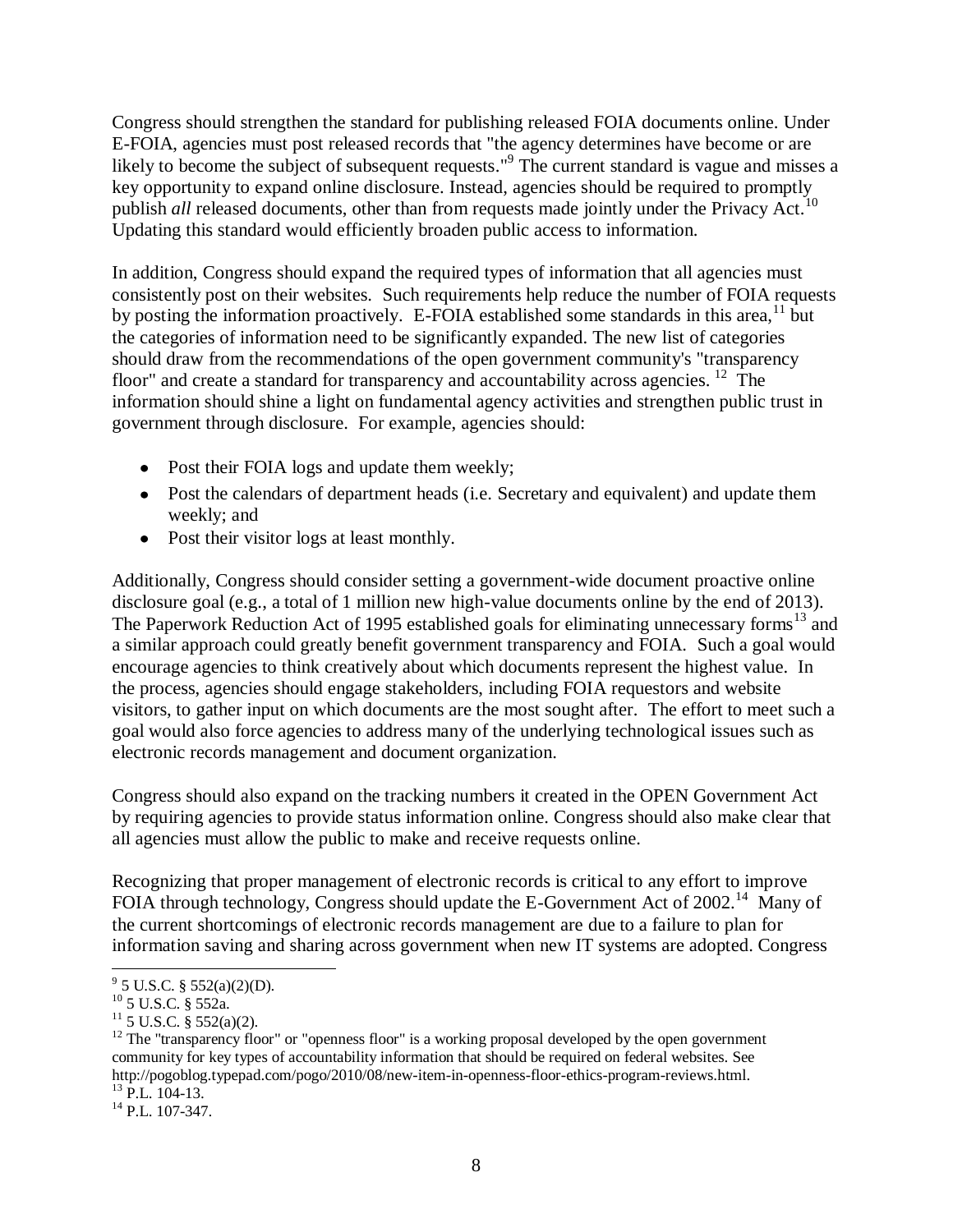should direct agencies to consider full-circle transparency, including responding to FOIA requests, when making technology investments. Agencies need to ensure new IT systems will efficiently and effectively preserve and manage the public records they create, store, and transmit (and avoid acquiring proprietary systems that fail to address larger government record management needs). More thoughtful planning in the design of IT systems could save enormous amounts of staff time if systems were designed with a presumption of automatic disclosure. With a good, long-term IT strategy, the effectiveness and efficiency of the FOIA system could be transformed.

In addition to statutory reform, there are important steps that the administration could take to improve FOIA implementation and increase proactive disclosure. For instance, the administration is in the process of updating the policy for federal websites, which could embrace many of the important features for a modern FOIA system. The current guidance on federal websites, issued in 2004, does not articulate a vision of what agency websites are for or what agencies should seek to accomplish with their websites.<sup>15</sup> A new policy should explain that websites are a central method for agencies to offer information and services to citizens, broaden public understanding of what the agency does, and facilitate citizen participation with the federal governance structure. In particular, the new website policy should expand the information required on agency websites, including key information from the FOIA process and other types of information identified in the "transparency floor."

# **6. Conclusion**

In conclusion, OMB Watch is fully committed to the Committee's goal of encouraging federal agencies to use the latest technology to comply more quickly and efficiently with FOIA requests and to proactively make government information easily available to the public. We believe that a common FOIA interface for the public, like the project being developed at EPA, has the best potential for achieving this result quickly. Recognizing the cost savings potential of such a system, as well as its democratic promise of a government more responsive to its citizens, we encourage the Committee to support the FOIA portal's success and broad adoption, including ensuring that agencies have sufficient funds to participate in a modern electronic FOIA system. In addition, other key statutory and administrative reforms could further strengthen the use of technology to improve transparency.

I sincerely thank you for the opportunity to address this Committee. Chairman and members of the Committee, I look forward to your questions.

<sup>&</sup>lt;sup>15</sup> Clay Johnson III, "Policies for Federal Agency Public Websites," Office of Management and Budget, December 17, 2004, http://www.whitehouse.gov/sites/default/files/omb/memoranda/fy2005/m05-04.pdf.